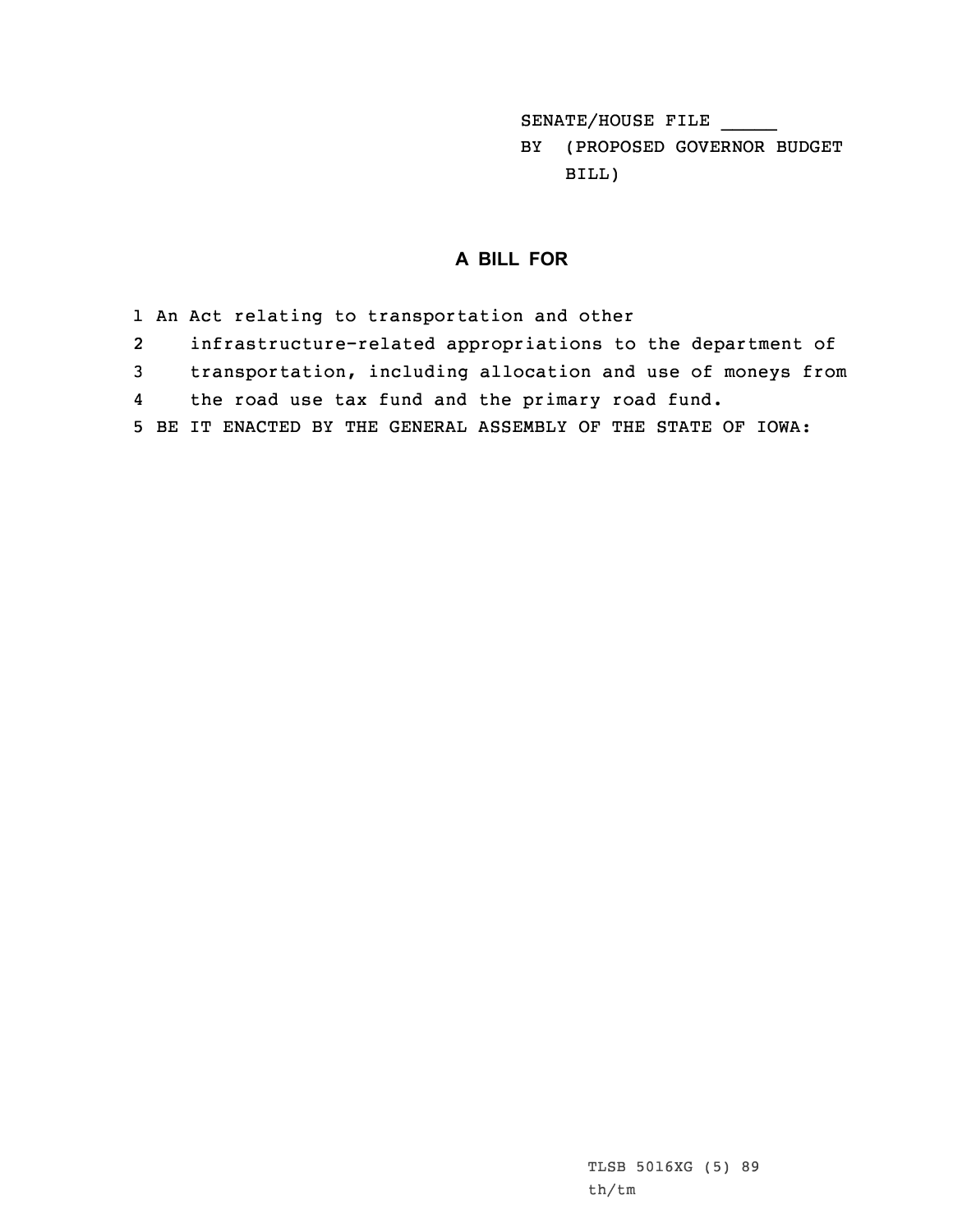1Section 1. ROAD USE TAX FUND - FY 2022-2023. There is appropriated from the road use tax fund created in section 312.1 to the department of transportation for the fiscal year beginning July 1, 2022, and ending June 30, 2023, the following amounts, or so much thereof as is necessary, to be used for the purposes designated: 1. For the payment of costs associated with the production of driver's licenses, as defined in section 321.1, subsection 9 20A: .................................................. \$ 3,876,000 11 Notwithstanding section 8.33, moneys appropriated in this subsection that remain unencumbered or unobligated at the close of the fiscal year shall not revert but shall remain available for expenditure for the purposes specified in this subsection until the close of the succeeding fiscal year. 2. For salaries, support, maintenance, and miscellaneous purposes: a. Transportation operations: .................................................. \$ 19,687,808 b. Motor vehicles: .................................................. \$ 27,760,997 22 3. For payments to the department of administrative services and the office of the chief information officer for utility services: .................................................. \$ 405,748 4. For unemployment compensation: .................................................. \$ 7,000 5. For payments to the department of administrative services for paying workers' compensation claims under chapter 85 on behalf of employees of the department of transportation: .................................................. \$ 145,673 6. For payment to the general fund of the state for indirect cost recoveries: .................................................. \$ 90,000 7. For reimbursement to the auditor of state for audit LSB 5016XG (5) 89

 $-1-$ 

th/tm 1/6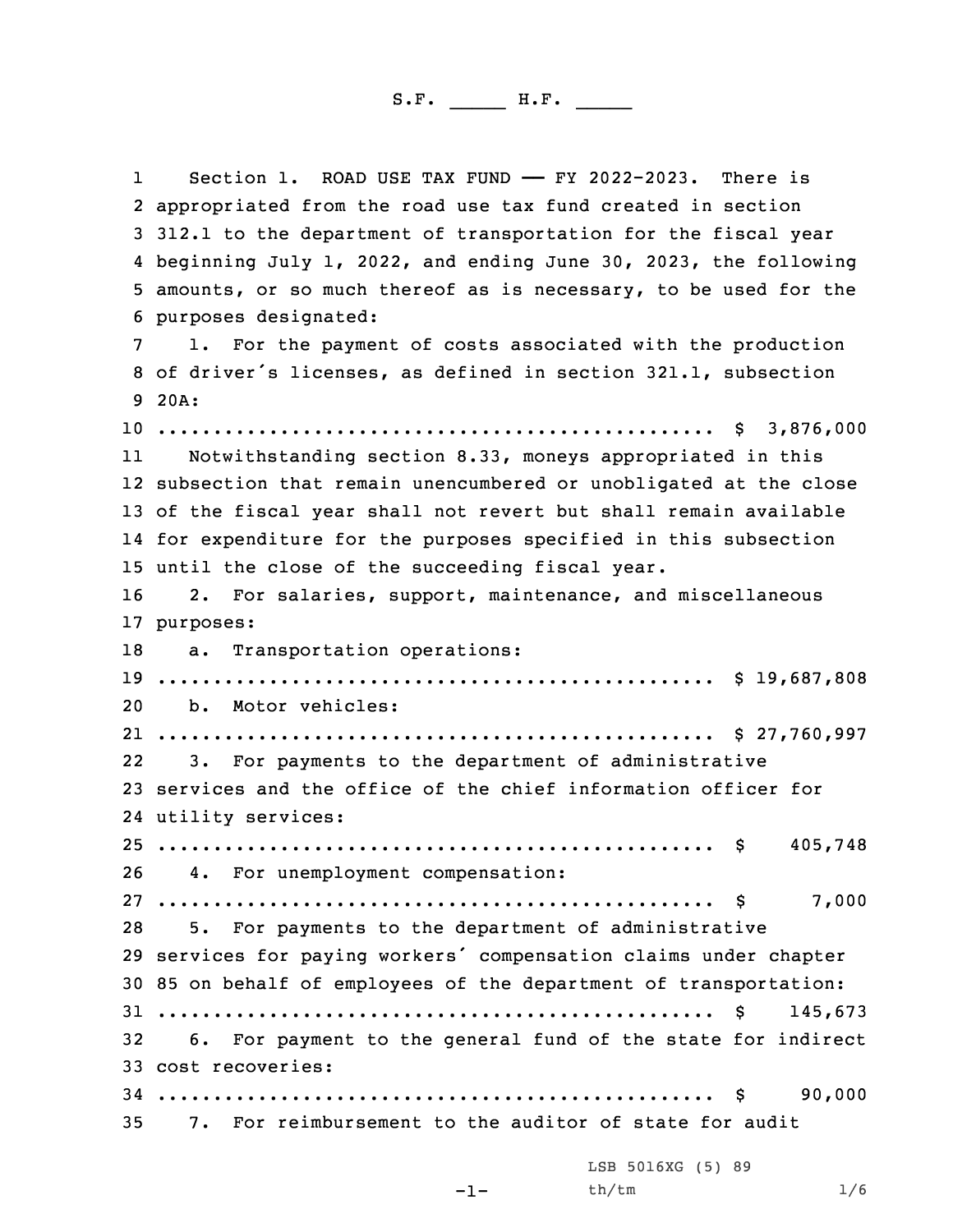expenses as provided in section 11.5B: .................................................. \$ 94,920 8. For automation, telecommunications, and related costs associated with the county issuance of driver's licenses and vehicle registrations and titles: .................................................. \$ 1,406,000 9. For costs associated with participation in the Mississippi river parkway commission: .................................................. \$ 40,000 10. For costs associated with the traffic and criminal software program and the mobile architecture and communications handling program: .................................................. \$ 300,000 14 11. For costs associated with the statewide interoperability network: .................................................. \$ 44,329 12. For motor vehicle division field facility maintenance projects at various locations: .................................................. \$ 400,000 13. For motor vehicle enforcement division field facility maintenance projects at various locations: .................................................. \$ 400,000 14. For costs associated with upgrades to the electronic records management system: .................................................. \$ 3,290,000 For purposes of section 8.33, unless specifically provided otherwise, moneys appropriated in subsections 12 through 14 that remain unencumbered or unobligated shall not revert but shall remain available for expenditure for the purposes designated until the close of the fiscal year that ends three years after the end of the fiscal year for which the appropriation was made. However, if the project or projects for which the appropriation was made are completed in an earlier fiscal year, unencumbered or unobligated moneys shall revert at the close of that same fiscal year.

 $-2-$ 

LSB 5016XG (5) 89 th/tm 2/6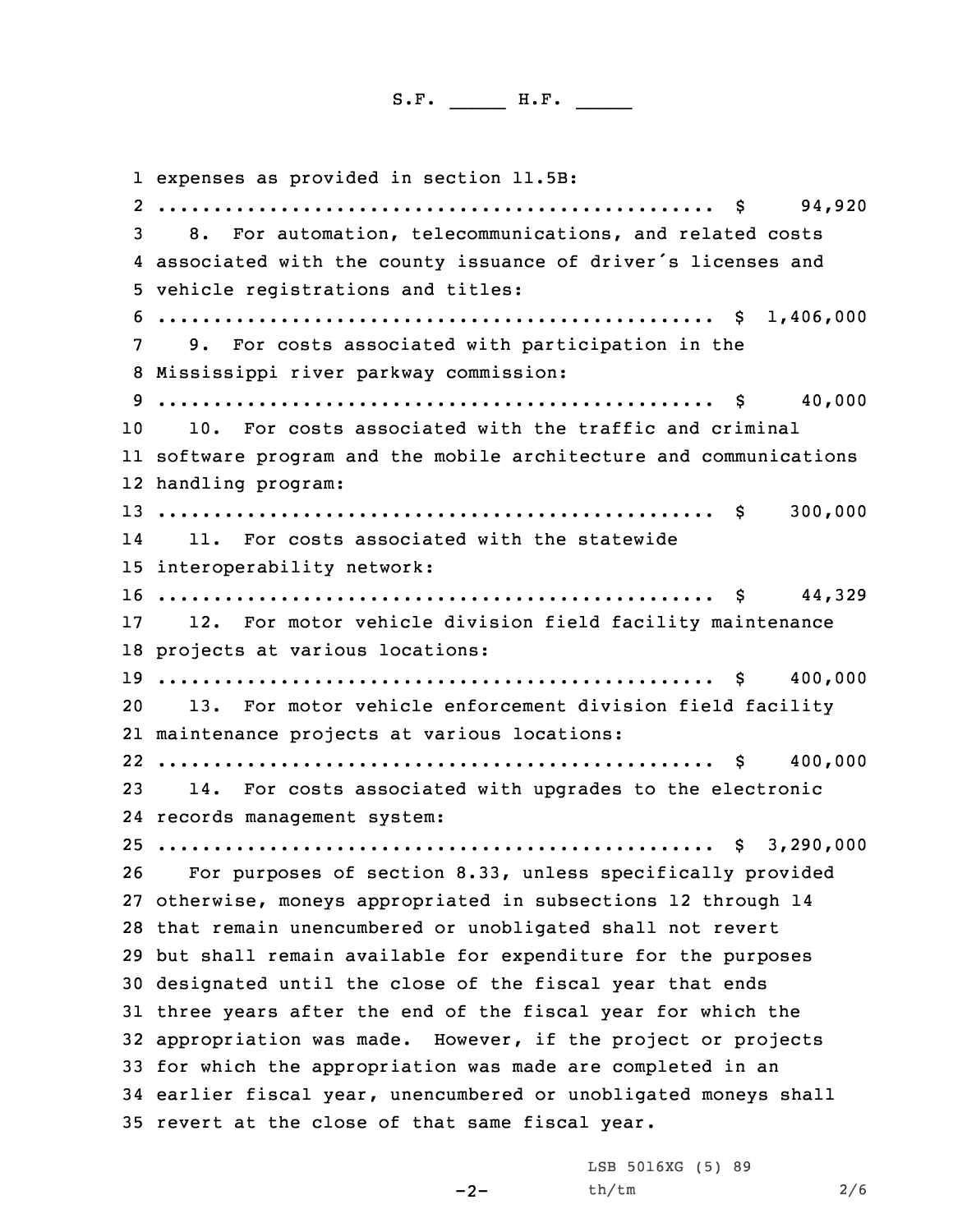1 Sec. 2. PRIMARY ROAD FUND —— FY 2022-2023. There is appropriated from the primary road fund created in section 313.3 to the department of transportation for the fiscal year beginning July 1, 2022, and ending June 30, 2023, the following amounts, or so much thereof as is necessary, to be used for the purposes designated: 1. For salaries, support, maintenance, miscellaneous purposes: a. Transportation operations: .................................................. \$324,562,935 11 b. Motor vehicles: .................................................. \$ 1,161,169 2. For payments to the department of administrative services and the office of the chief information officer for utility services: .................................................. \$ 2,492,449 3. For unemployment compensation: .................................................. \$ 138,000 4. For payments to the department of administrative services for paying workers' compensation claims under chapter 85 on behalf of the employees of the department of transportation: .................................................. \$ 3,496,159 24 5. For disposal of hazardous wastes from field locations and the central complex: .................................................. \$ 1,000,000 6. For payment to the general fund of the state for indirect cost recoveries: .................................................. \$ 660,000 7. For reimbursement to the auditor of state for audit expenses as provided in section 11.5B: .................................................. \$ 583,080 8. For costs associated with producing transportation maps: .................................................. \$ 195,000 9. For inventory and equipment replacement:

LSB 5016XG (5) 89

 $-3-$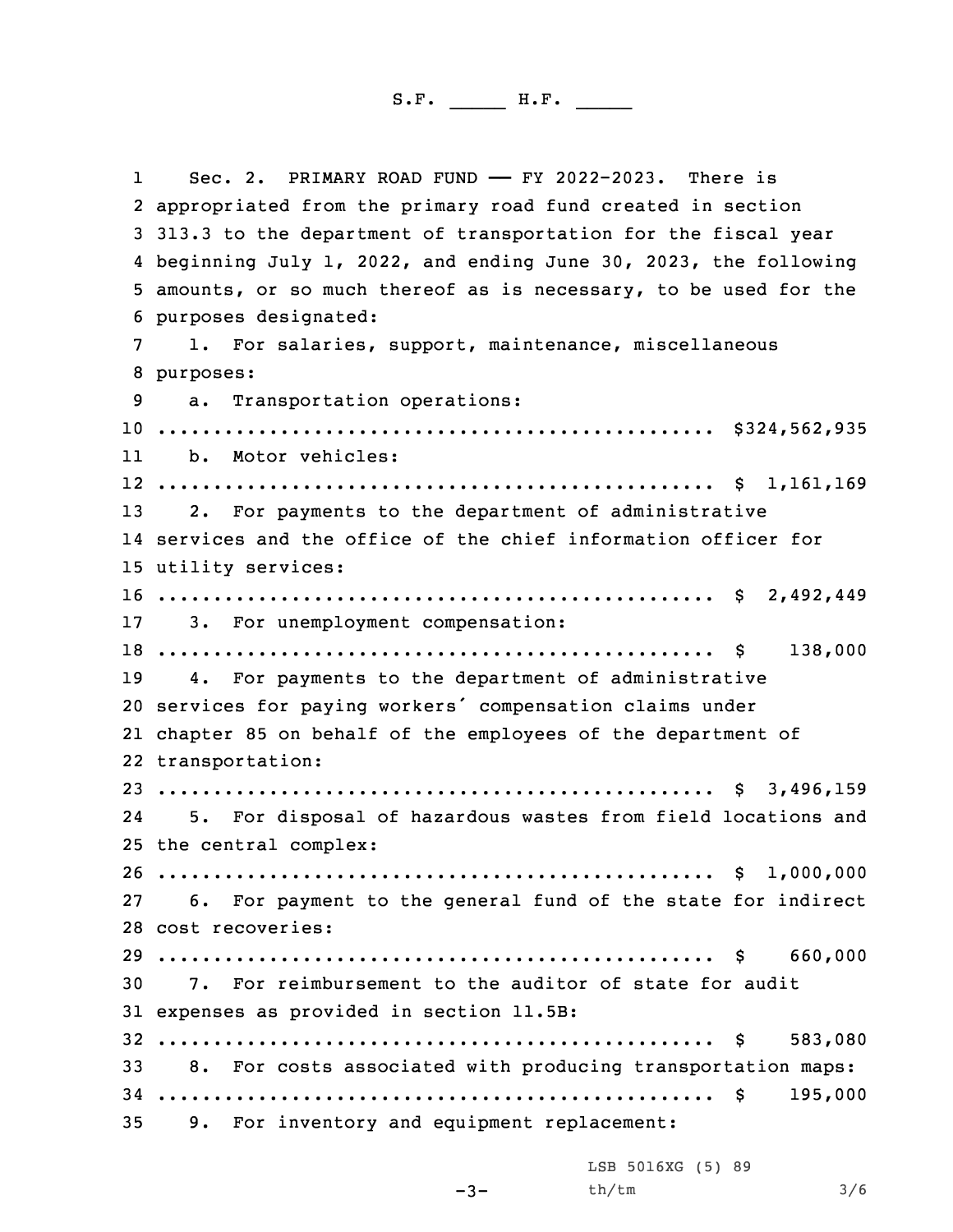.................................................. \$ 12,700,000 2 10. For costs associated with the statewide interoperability network: .................................................. \$ 296,665 11. For facility major maintenance and enhancement: .................................................. \$ 5,300,000 12. For facility routine maintenance and preservation: .................................................. \$ 4,700,000 13. For maintenance projects at rest area facilities throughout the state: .................................................. \$ 400,000 12 14. For costs associated with upgrades to the electronic records management system: .................................................. \$ 210,000 For purposes of section 8.33, unless specifically provided otherwise, moneys appropriated in subsections 11 through 14 that remain unencumbered or unobligated shall not revert but shall remain available for expenditure for the purposes designated until the close of the fiscal year that ends three years after the end of the fiscal year for which the appropriation was made. However, if the project or projects for which such appropriation was made are completed in an earlier fiscal year, unencumbered or unobligated moneys shall revert at the close of that same fiscal year. Sec. 3. ROAD USE TAX FUND —— FY 2023-2024 —— FY 2024-2025. There is appropriated from the road use tax fund created in section 312.1 to the department of transportation for the following fiscal years, the following amounts, or so much thereof as is necessary, to be used for costs associated with upgrades to the electronic records management system: 1. FY 2023-2024 .................................................. \$ 3,402,800 2. FY 2024-2025 .................................................. \$ 1,974,000 Notwithstanding section 8.33, moneys appropriated in this

LSB 5016XG (5) 89 th/tm 4/6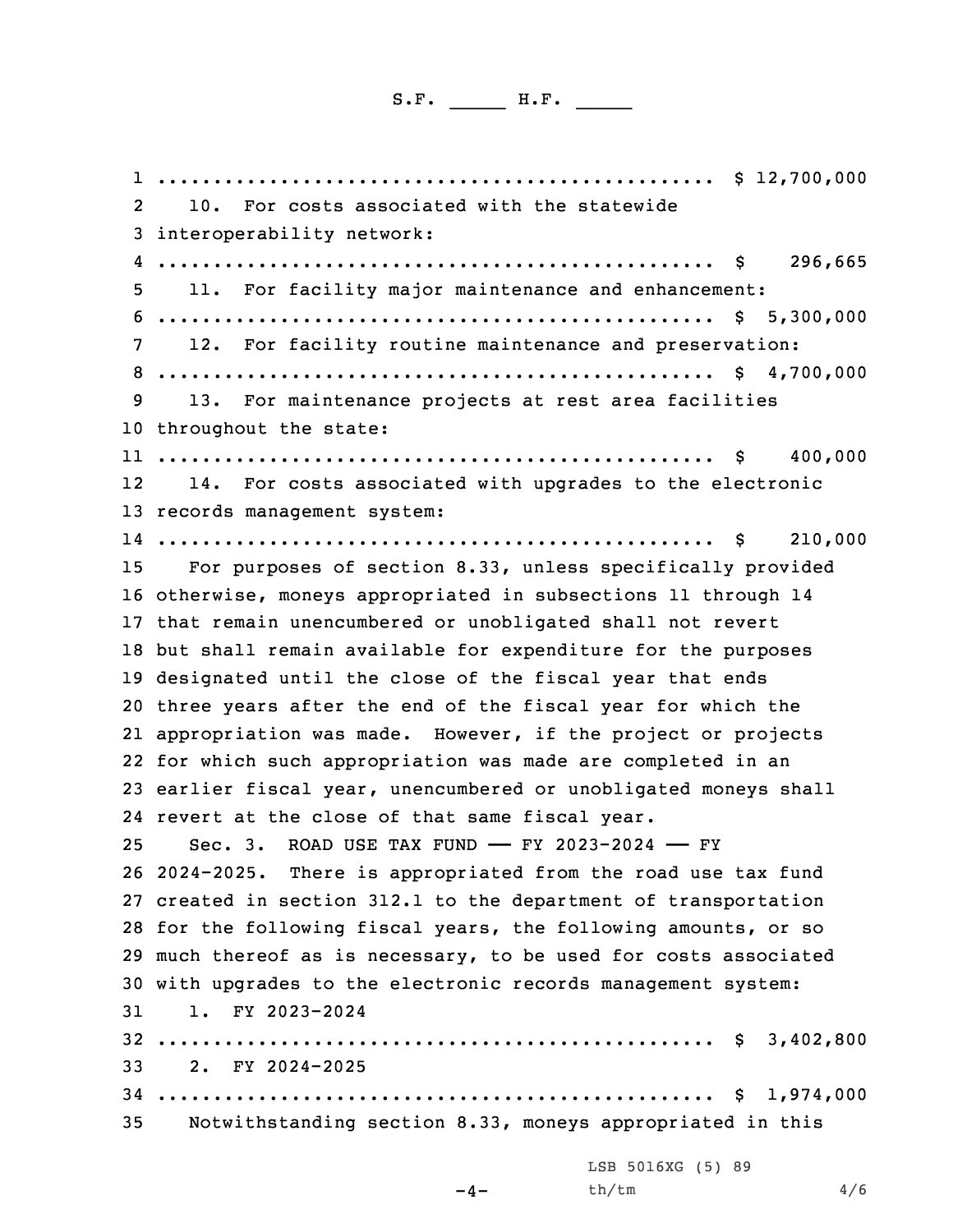section that remain unencumbered or unobligated at the close of the fiscal year shall not revert but shall remain available for expenditure for the purposes designated until the close of the fiscal year that begins July 1, 2027. However, if the project or projects for which the appropriation was made are completed in an earlier fiscal year, unencumbered or unobligated moneys shall revert at the close of that same fiscal year. Sec. 4. PRIMARY ROAD FUND —— FY 2023-2024 —— FY 2024-2025. There is appropriated from the primary road fund created in section 313.3 to the department of transportation for the following fiscal years, the following amounts, or so much thereof as is necessary, to be used for costs associated with upgrades to the electronic records management system: 14 1. FY 2023-2024 .................................................. \$ 217,200 2. FY 2024-2025 .................................................. \$ 126,000 Notwithstanding section 8.33, moneys appropriated in this section that remain unencumbered or unobligated at the close of the fiscal year shall not revert but shall remain available for expenditure for the purposes designated until the close of the fiscal year that begins July 1, 2027. However, if the project or projects for which the appropriation was made are completed in an earlier fiscal year, unencumbered or unobligated moneys shall revert at the close of that same fiscal year. EXPLANATION **The inclusion of this explanation does not constitute agreement with the explanation's substance by the members of the general assembly.** This bill makes appropriations from the road use tax fund and the primary road fund to the department of transportation 31 (DOT). Appropriations for FY 2022-2023 from the road use tax fund include appropriations for driver's license production, transportation operations, motor vehicles, utility services, unemployment and workers' compensation, indirect cost

 $-5-$ 

LSB 5016XG (5) 89 th/tm 5/6